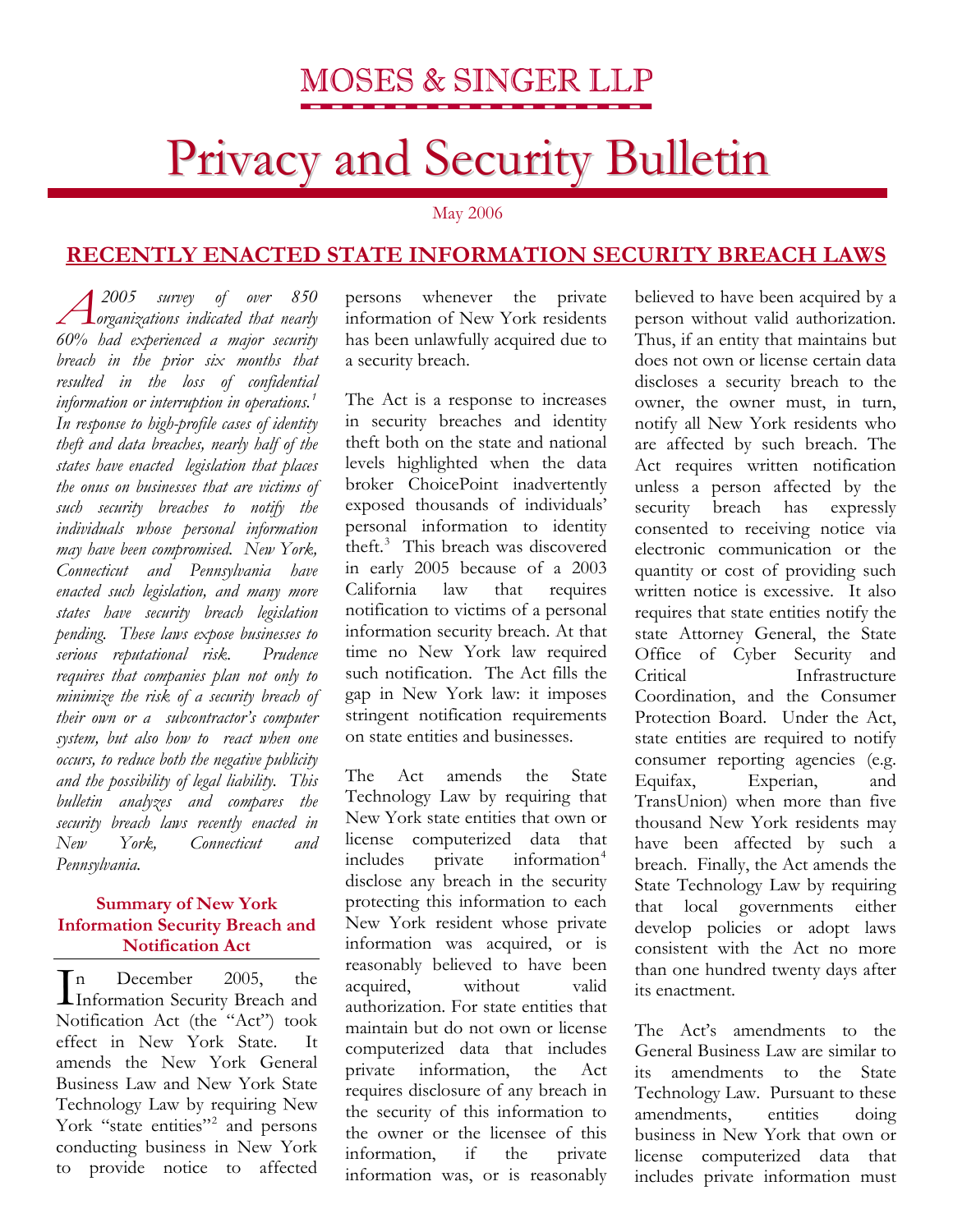disclose any breach in the security of this information to any New York resident whose private information was acquired, or is reasonably believed to have been acquired, without valid authorization. The Act also provides that any entity doing business in New York that maintains but does not own computerized data that includes private information must disclose any breach in the security of this information to the owner or the licensee of this information, if the private information was, or is reasonably believed to have been acquired by a person without valid authorization. Therefore, just as is the case with state entities, if a business is notified by a subcontractor that maintains its computerized data that a security breach compromising the data has occurred, the business must disclose this breach to affected New York residents. The Act requires written or telephone notification unless a person affected by the security breach has expressly consented to receiving notice via electronic communication or the quantity or cost of providing such written or telephone notice is excessive. It also allows for the state Attorney General to bring an action against a business violating the Act (by failing to notify residents affected by a security breach of its information system) to secure an injunction against such business and for damages for actual costs or losses incurred by persons affected by such violations. A business which knowingly or recklessly violates the Act may be

subject to civil penalties of up to \$150,000. Finally, the Act requires that businesses notify the state Attorney General, the State Office of Cyber Security and Critical Infrastructure Coordination, and the Consumer Protection Board. Under the Act, businesses are required to notify consumer reporting agencies when more than five thousand New York residents may have been affected by such a breach.

While the Act's amendments to the General Business Law are focused on protecting consumer information, the Act makes no distinction between the private information of consumers (who are New York residents) maintained by businesses and that of New Yorkresident employees of the business whose security has been breached.

Although one of the Act's sponsors in the New York State Assembly has indicated that this legislation is only intended to cover electronic records, the legislation is silent as to whether paper print-outs of electronic records are covered. Without further guidance from state regulators, this is a matter that could cause some confusion or potential litigation.

### **Other State Laws**

At least twenty-two other states<br>have enacted security breach notification laws in the past few years, many of which are similar to the New York Act. For example, Pennsylvania recently passed the Breach of Personal Information Notification Act (effective by July

1, 2006), which tracks much of New York law on this subject. Comparable to New York law, Pennsylvania law applies to state government entities and businesses doing business in Pennsylvania and protects state residents. Pennsylvania law, however, expands what constitutes a security breach to unauthorized *access* and acquisition of computerized data (New York law only contemplates acquisition), and limits a security breach to that which *materially*  compromises the security or confidentiality of personal information maintained by an entity and that has caused or will cause loss or injury to any Pennsylvania resident. Connecticut law, which applies to persons who conduct business in Connecticut, now also mandates notification of residents whose personal information has been or is reasonably believed to have been improperly acquired. Yet it also slightly differs from New York law, providing for a "security freeze" by which a consumer may freeze his or her credit report and contains both less and more stringent notification requirements for when a security breach occurs. For example, unlike New York law, Connecticut law states that notification of a security breach shall not be required if, after appropriate investigation and consultation with relevant federal, state, and local agencies responsible for law enforcement, the business in question reasonably determines that the breach will not likely result in harm to the individuals whose personal information has been acquired and accessed. Similar to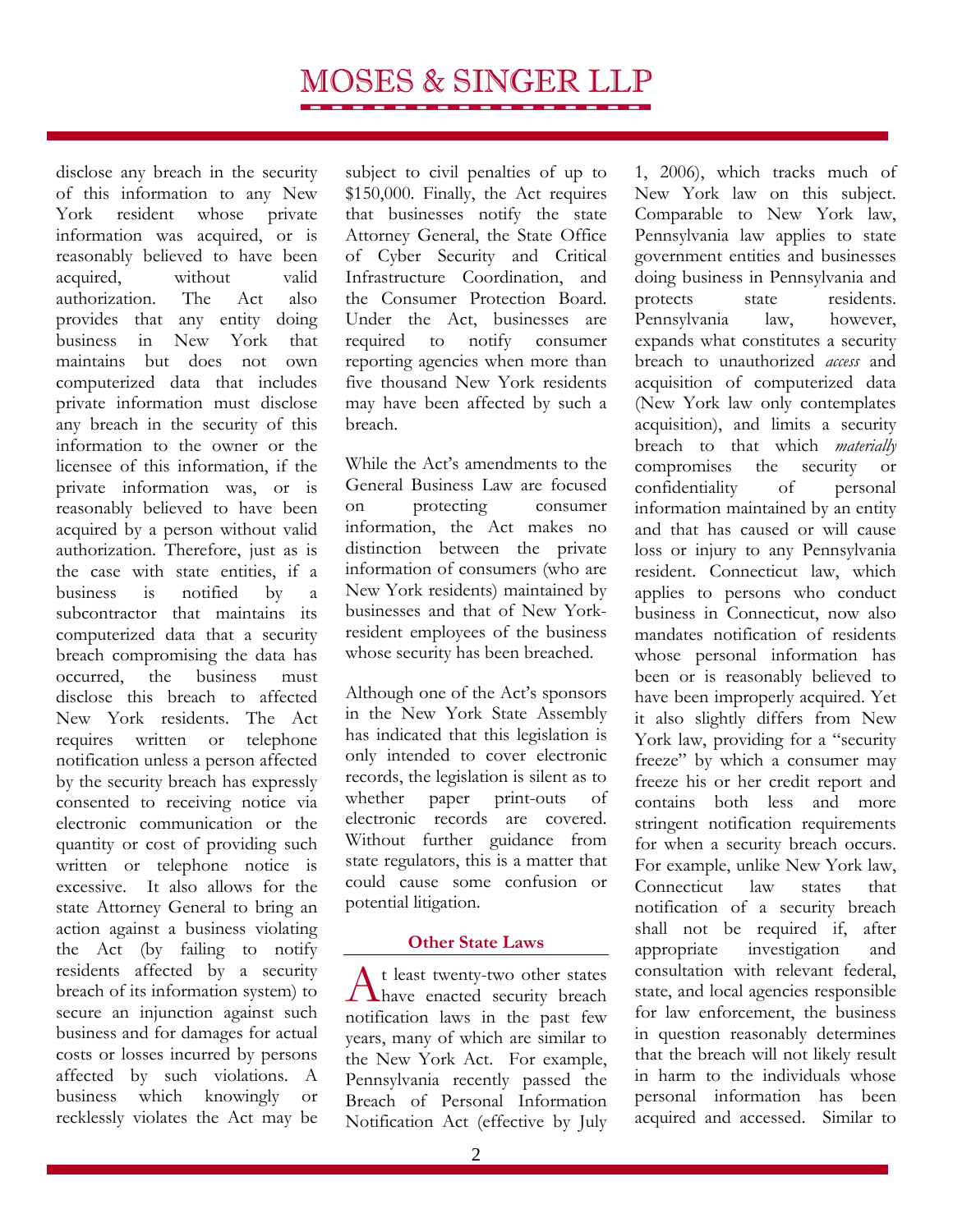<span id="page-2-1"></span>Pennsylvania, the Connecticut statute also expands the definition of a security breach to mean unauthorized access to, and acquisition of, computerized data. Although the New York, Pennsylvania and Connecticut statutes all apply to persons or entities who "conduct business" in each respective state, these statutes do not explicitly define what it means to "conduct business." Therefore, application of these statutes does not appear to be limited to businesses physically located in the state. Furthermore, it is possible, absent further clarification and guidance from state regulators, that a business located in New York, but which also "conducts business" in Connecticut and Pennsylvania, may be subject to the laws of all three states.

#### **Conclusion**

<span id="page-2-0"></span>The passage of the New York<br>Information Security Breach Information Security Breach and Notification Act and similar laws in other states means that individuals are entitled to be alerted to security breaches that may result in identity theft. It also means that businesses and state entities must be increasingly vigilant about detecting and reporting breaches of information security protocols. The obligation to disclose information security breaches poses a significant reputational risk for an entity, thereby encouraging preventative measures to mitigate against such breaches. To limit their potential liability, state entities and businesses should ensure that all of their employees are notified

about and comply with changes in information security law in the states in which they have customers or operate. State entities and businesses may want to set up protocols in advance for dealing with security breaches, rather than waiting for a breach to occur and reacting in "crisis mode". Moreover, if they choose to have outside vendors maintain their computerized data, they should be especially careful to select reputable vendors that have reliable data protection systems in place and make sure to obtain warranties from them. State entities and businesses should also consider revising or amending certain of their internal documents and contracts with subcontractors and outside vendors to ensure compliance with the new state information security breach laws.

If you have any questions regarding this Privacy and Security Bulletin please contact:

Eric P. Bergner (212) 554-7855 ebergner@mosessinger.com

Elizabeth A. Corradino (212) 554-7892 ecorradino@mosessinger.com

Howard R. Herman (212) 554-7847 hherman@mosessinger.com

Alan Kolod (212) 554-7866 akolod@mosessinger.com

Linda A. Malek (212) 554-7814 lmalek@mosessinger.com

Jay Meisel (212) 554-7823 jmeisel@mosessinger.com

David Rabinowitz (212) 554-7815 drabinowitz@mosessinger.com

Peter S. Smedresman (212) 554-7869 psmedresman@mosessinger.com

Alexandre G. Simon (212) 554-7861 asimon@mosessinger.com

1 Survey conducted by the Computing Technology Industry Association, 2005.

 $\overline{a}$ 

2 "State Entity" is defined under the Act as: "any state board, bureau, division, committee, commission, council, department, public authority, public benefit corporation, office or other governmental entity performing a governmental or proprietary function for the State of New York except for the judiciary and cities, municipalities, villages, towns, and other local agencies."

3 On January 26, 2006, ChoicePoint was fined \$15 million by the Federal Trade Commission for this security breach.

4 "Private Information" is defined under the Act as personal information that is not encrypted or for which an encryption key has been acquired in combination with a social security number, a driver's license number or non-driver identification card number, and/or debit/credit card or account number combined with a password or access code which would permit access to a financial account. The definition excludes publicly available information from government records.